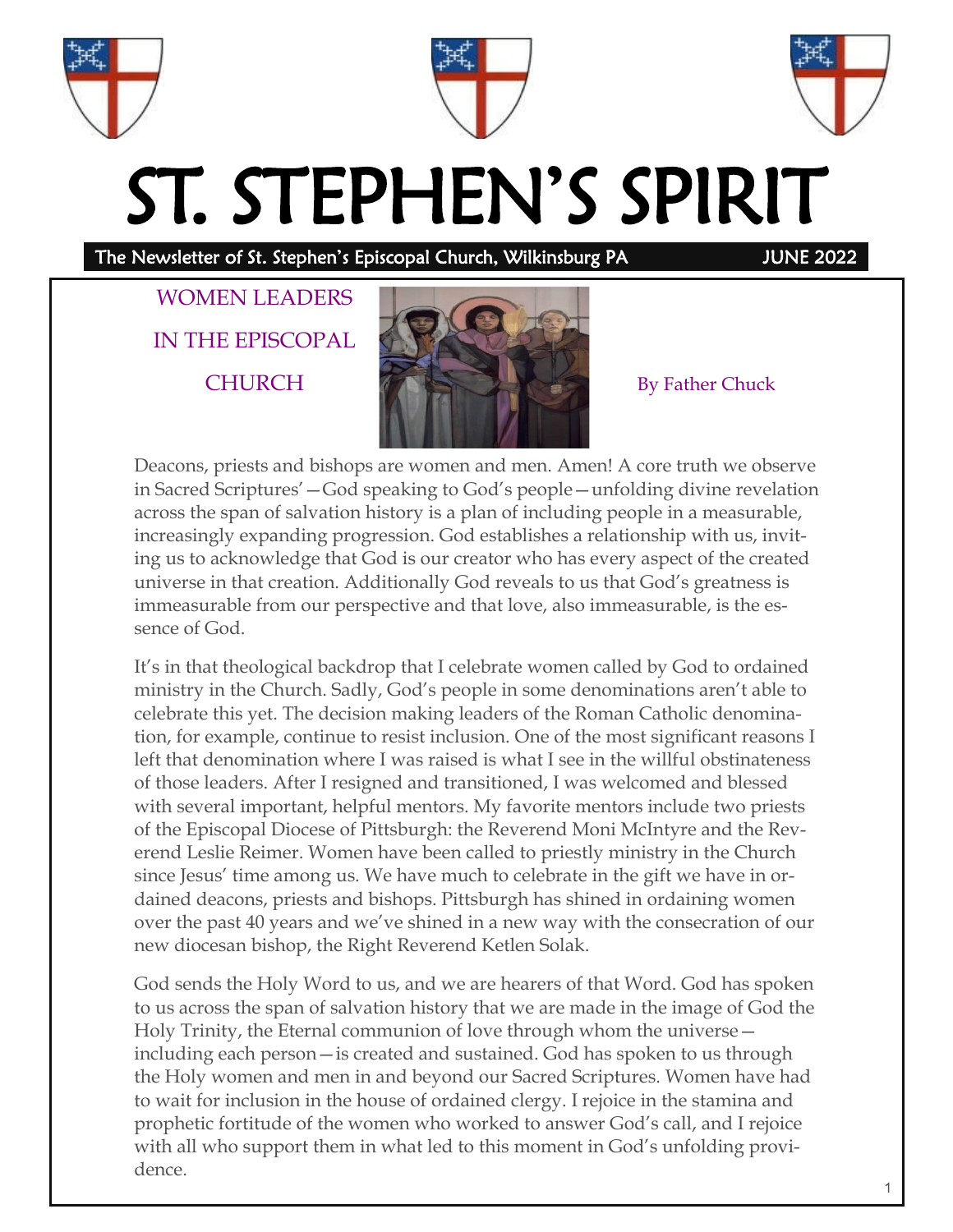# FOOD OF THE MONTH

#### Please put in boxes in back of the church.

#### Boxed Cereal



# LANDSCAPING AND GARDENING **OPPORTUNITIES**

IMPROVING OUR LANDSCAPING: The Vestry is moving forward to improve the landscaping around our church property. If you would like to be involved in how we should proceed, please contact Gerry Dalton or call Melanie in the office. In the near future we will be needing people to clear and prepare the beds, do the planting of shrubs and plants, water the areas, etc. If this would be something you would be willing to do, let us know. PS: If you know of a professional landscaper, who works in our area, please forward their name to us.

> WANT TO MAKE PEOPLE HAPPY? SIGN UP FOR COFFEE HOUR! JUNE IS OPEN!



# BIRTHDAYS

Bellamy Sprenkel - June 6, Bill Rau - June 12, Beth Albitz - June 15, Melissa McDonough,

June 26

# ANNIVERSARIES

Mulligan/McKinley

# Prayer for June

God, you are the still, small voice,

The gentle whisper that follows.

May our ears always hear.

May our hearts always cry out for one another.

May our hands always reach out to one another.

And may we always walk like you,

Walk in solidarity with those who suffer

And so reflect your presence

and comfort.

Edward Hoyt, Mexico

Catholic Relief Services

St. Stephen's recently received an online donation of \$500. You may be interested in the comment that was made by the donor:

"I was baptized in this church. When I was 14 years old I was entrusted to do a fundraiser. I raised \$50 and selfishly spent it on personal gains. I did not turn the money over. It is something that has never sat well with my conscious. I can never undo my theft. As I reflect on my life I feel compelled to address my wrongdoing. I hope this is able to aid you in your mission. All the best."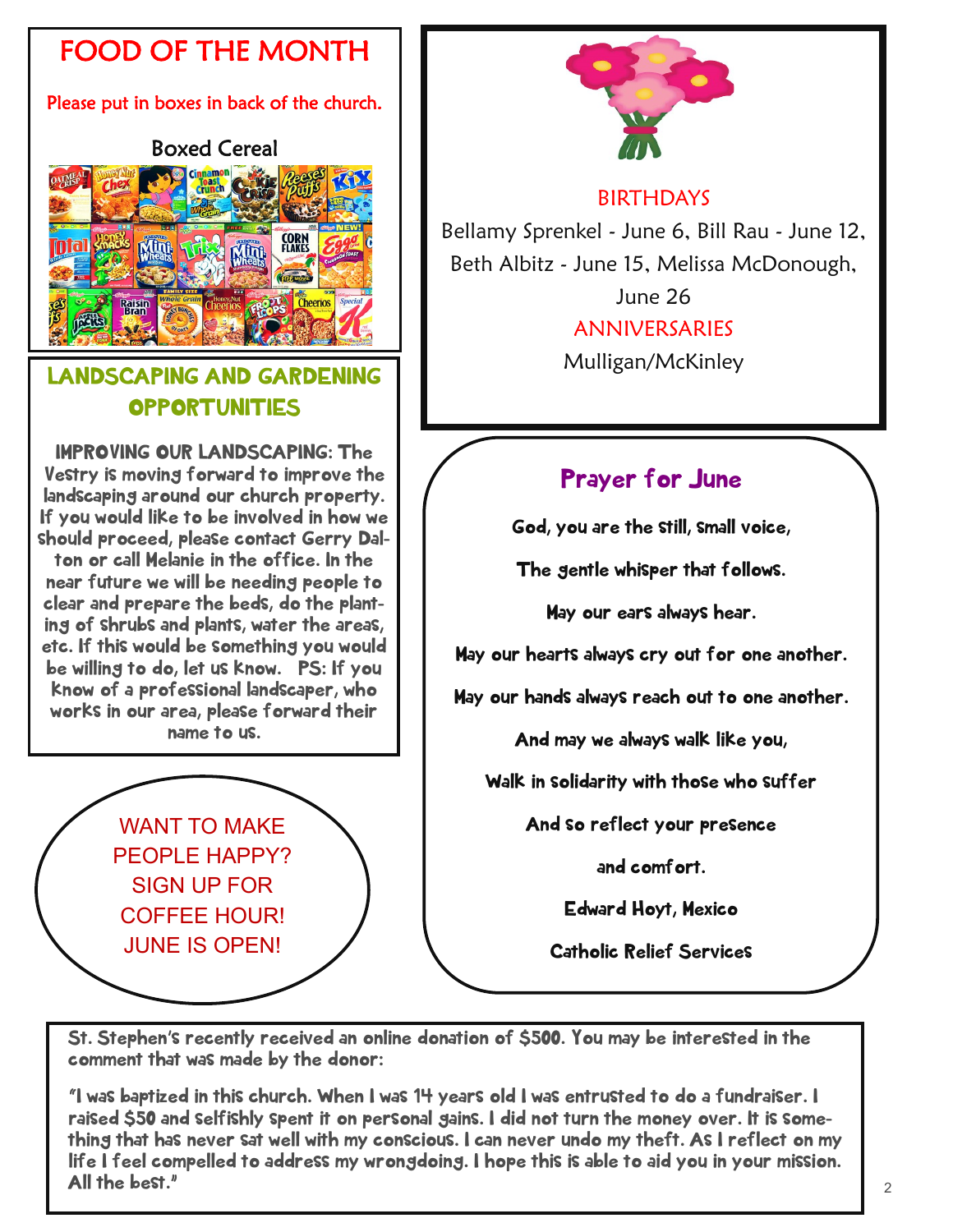# UPCOMING EVENTS

June is National Pride Month

JUNE 1 - MORNING PRAYER, JUNE 5 - Pentecost,

June 19 - Juneteenth and Father's Day

PLEASE NOTE THAT THE BISHOP HAS GRANTED PERMISSION TO RESUME THE DISTRIBUTION OF THE WINE DURING THE EU-CHARIST, AND WE WILL NOW DISTRIBUTE THE WINE AT BOTH SERVICES.

# NATIONAL PRIDE MONTH

Constant Friend,

Because people of every sexual orientation, gender expression, and gender identity have the right to live with dignity and without persecution or discrimination, so we pray for….

LGBTQ+ people whose dignity and self-esteem have been eroded by hateful systems and structures. We remember them and seek to be people who love more fully. Individually, we each uniquely reflect your glory and express your love, but anti-gay violence, homophobia, and transphobia have blocked many from recognizing your beauty in all people. All of creation suffers from the effects of such hate, fear, and violence.

Daily, may we dedicate ourselves to building bridges of love and hope where harmful divisions have been made, making equity and equality for all people our goal, while working continually for justice, so that everyone can live fully in your love. Amen.

—a prayer by Alydia Smith for Pride month

3

# CREATION CARE RESOLUTION

The diocesan Social Justice and Outreach Committee (SJO) is working to address questions of environmental stewardship for each parish throughout our diocese.

The SJO would like to gain greater representation from churches throughout the diocese. If you're interested in helping us through membership, contact Marianne Novy at [mnovy@pitt.edu](mailto:mnovy@pitt.edu).